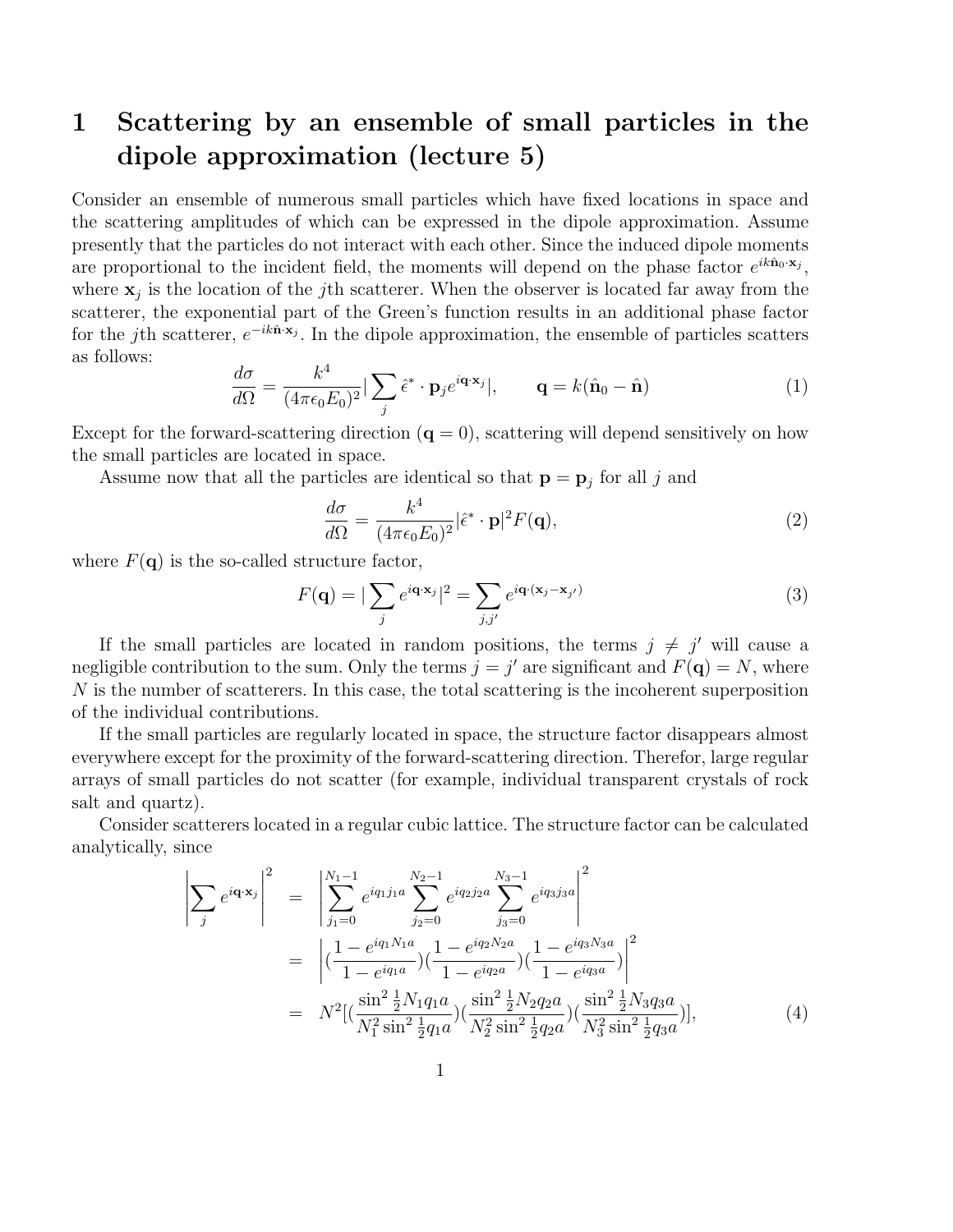where a is the lattice constant (distance between the lattice points) and where  $N_1$ ,  $N_2$ , and  $N_3$  are the numbers of lattice points in each direction hilapisteiden so that the total number of lattice points equals  $N = N_1 N_2 N_3$  (this was utilized to obtain the final result above). The components of the vector  $q$  in each direction are  $q_1, q_2$ , and  $q_3$ .

We note that, at short wavelengths  $(ka \geq \pi)$ , the structure factor has peaks when the Bragg condition is fulfilled:  $q_i a = 0, 2\pi, 4\pi \dots$ , where  $i = 1, 2, 3 \dots$  This is typical in X-ray diffraction. At long wavelengths, only the peak  $q_i a = 0$  is relevant, since max  $|q_i a| = 2ka \ll 1$ . In this limit, the structure factor is a product of three  $\sin^2 x_i/x_i^2$ -type factors  $(x_i = \frac{1}{2}N_iq_i a)$ , and scattering is confined to the region  $q_i \leq 2\pi/N_i a$ , corresponding to the angles  $\lambda/\overline{L}$ , where L is the size of the lattice.

## 2 Volume integral equation for scattering

In a uniform medium, the electromagnetic wave propagates undisturbed and wiythout changing its direction of propagation. If there are fluctuations in the medium depending on space or time, the wave is scattered, and part of its energy is redirected. If the fluctuations in the medium are small, scattering is weak and one may utilize methods based on perturbation series.

Consider a uniform isotropic medium with electric permittivity  $\epsilon_m$  and magnetic permeability equal to the permeability of vacuum,  $\mu_m = \mu_0$ . Fluctuations in the medium result in  $\mathbf{D} \neq \epsilon_m \mathbf{E}$  in some constrained region. Let us start from Maxwell's equations in sourceless space:

| $\nabla \cdot \mathbf{B} = 0$ , | $\partial \mathbf{B}$<br>$\nabla \times \mathbf{E} = -\frac{\partial \mathbf{E}}{\partial t}$ |
|---------------------------------|-----------------------------------------------------------------------------------------------|
| $\nabla \cdot \mathbf{D} = 0$ , | $\nabla \times \mathbf{H} = \frac{\partial \mathbf{D}}{\partial t}$                           |

Then

$$
\nabla \times (\mathbf{D} - \mathbf{D} + \epsilon_m \mathbf{E}) = -\epsilon_m \frac{\partial \mathbf{B}}{\partial t},
$$
\n(5)

so that

$$
\nabla \times (\nabla \times \mathbf{D}) = \nabla \times [\nabla \times (\mathbf{D} - \epsilon_m \mathbf{E})] - \epsilon_m \frac{\partial}{\partial t} \mu_0 \nabla \times \mathbf{H}.
$$
 (6)

Moreover, after further manipulation,

$$
-\nabla^2 \mathbf{D} = \nabla \times \nabla \times (\mathbf{D} - \epsilon_m \mathbf{E}) - \epsilon_m \mu_0 \frac{\partial^2}{\partial t^2} \mathbf{D},\tag{7}
$$

which can be written in the form

$$
\nabla^2 \mathbf{D} - \epsilon_m \mu_0 \frac{\partial^2 \mathbf{D}}{\partial t^2} = -\nabla \times \nabla \times (\mathbf{D} - \epsilon_m \mathbf{E}), \tag{8}
$$